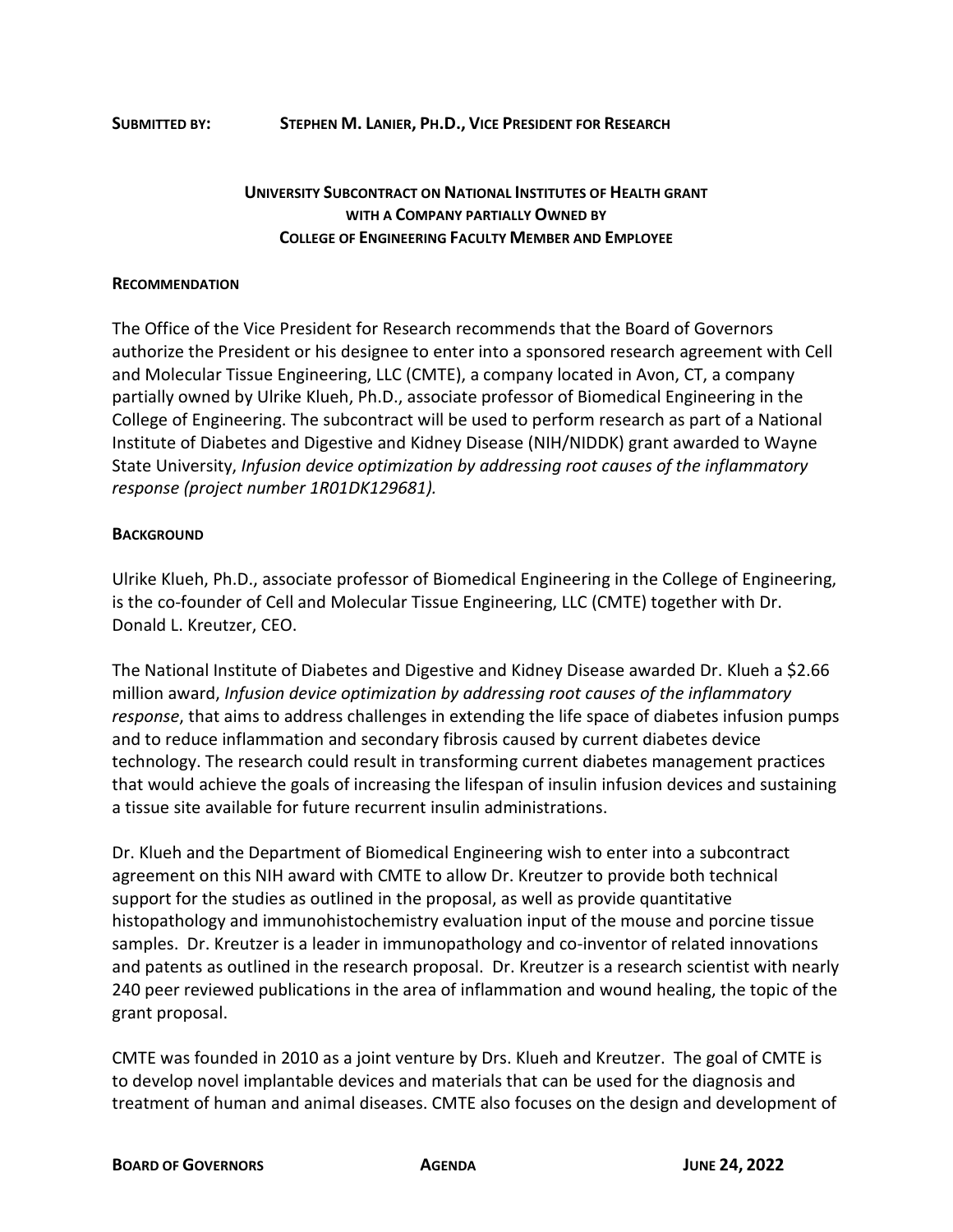coating technologies that enhance biocompatibility of implanted devices, i.e. enhance and extend the function and lifespan of implantable devices and materials that are used in vivo. This also includes the development of new implantable devices that would benefit from these technologies. The current focus of CMTE is to develop technologies that will enhance and extend the lifespan of implantable biosensors, insulin pumps, drug delivery systems and surgical meshes used in reconstructive surgery, such as hernia operations.

WSU's College of Engineering plans to enter into a subcontract agreement with CMTE for a research project totaling approximately \$84,920.

The purpose of the research subcontract is for CMTE to provide digital imaging of all histopathology and immunohistochemistry related to the mice and porcine studies, both qualitatively and quantitatively. Based on this analysis CMTE will provide guidance and advise the WSU team on inflammation studies.

Michigan Conflict of Interest law requires specific sunshine procedures in order for a university employee, or a company owned by a university employee, to contract directly or indirectly with the University:

- 1. The employee must disclose any pecuniary interest in the contract to the Board of Governors and the disclosure must be made a matter of record in the Board's proceedings.
- 2. The contract must be approved by a vote of not less than two-thirds of the full members of the Board in open session.
- 3. The Board's minutes must report:
	- i. The name of each party in the contract.
	- ii. The terms of the contract, including duration, financial consideration between parties, facilities or services of the public entity included in the contract and the nature and degree of assignment of employees of the public entity for fulfillment of the contract.
	- iii. The nature of any pecuniary interest.

If the Board approves this recommendation, the minutes will report as follows:

The Board of Governors authorized the President, or his designee, to contract with Cell and Molecular Tissue Engineering, LLC (CMTE) of which Ulrike Klueh, Ph.D., associate professor of Biomedical Engineering in the College of Engineering at Wayne State University, is a co-founder.

- i. The parties involved in the contract are Wayne State University and CMTE.
- ii. The contract will provide:
	- a. Scope: Wayne State will subcontract to CMTE for the performance of a research program for Dr. Donald Kreutzer, CEO of CMTE, to assist in the leukocyte analysis